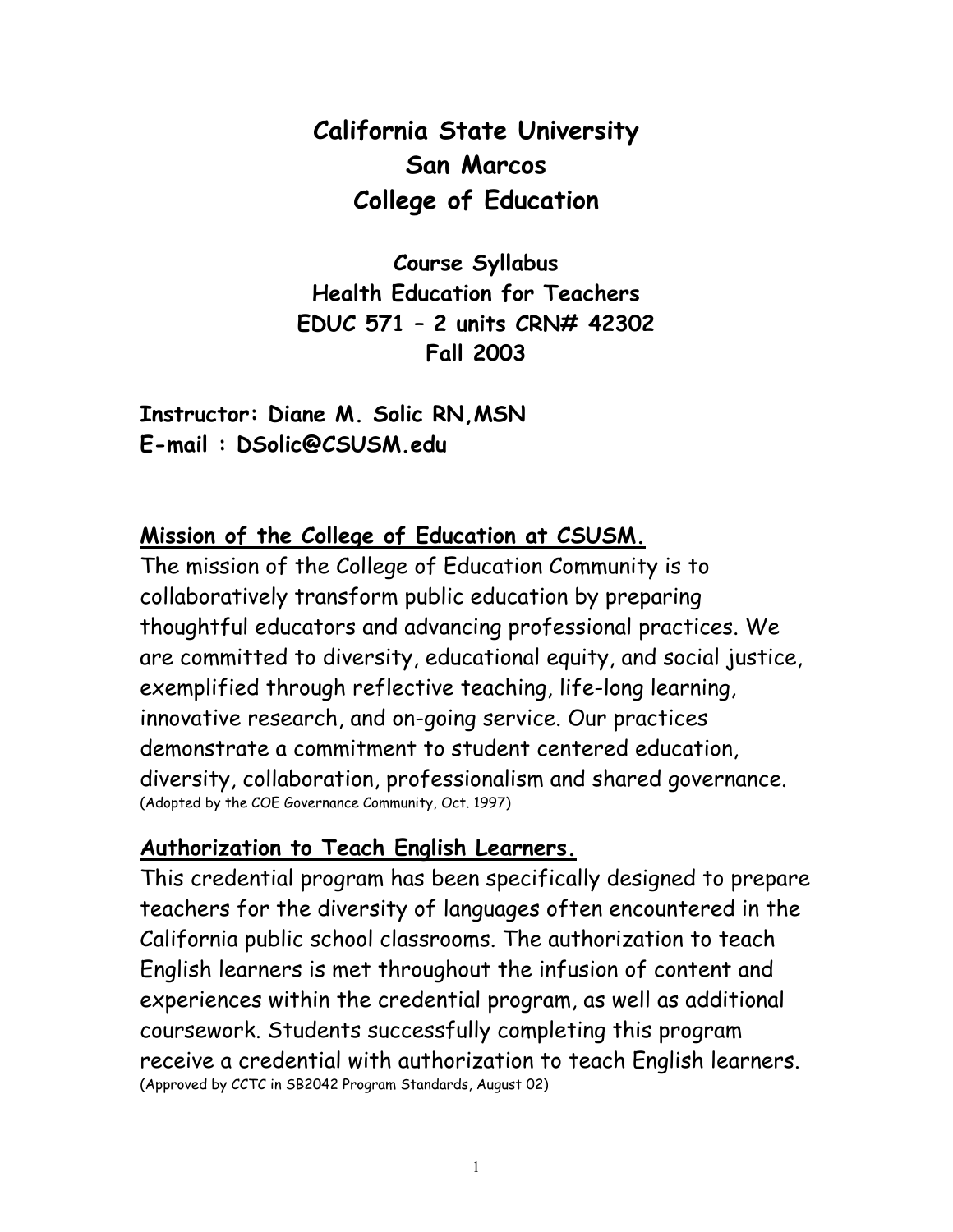# **Students with Disabilities Requiring Reasonable Accommodations.**

Students are approved for services thorough the Disabled Student Services (DDS). This office is located in Craven Hall 5205, and can be contacted by phone at (760) 750-4905 or TTY (760) 750-4909. Students authorized by DSS to receive reasonable accommodations should meet with their instructor during office hours, or, in order to ensure confidentiality, in a more private setting.

### Class Location: UNIV 441

Class Dates and Times: Mondays beginning September  $8<sup>th</sup>$ , 2003 6:00 pm-9: 50 pm through Dec  $20^{th}$ , 03

### **Course Description:**

This course is designed to raise teacher awareness and examine the current health issues confronting today's educators. The course will introduce educators to resource links within the community as well as within the public school system. Students will reflect on the ways that this information connects to their practice as it applies to their own classrooms and schools. Students are encouraged to utilize and incorporate computer technology. There is also an emphasis on classroom presentations. General theories and organization for teaching health education are discussed. Topics will include: common childhood illnesses, first aid, CPR, violence, alcohol, tobacco and other drugs, chemical dependency, nutrition, fitness, HIV/AIDS, STDs, conflict resolution, mental health and maintaining a healthy and safe school environment. Guest speakers from the community will provide valuable information on current health concerns in today's school environment. It provides an overview of issues in Health Education as described in the Health Education Framework for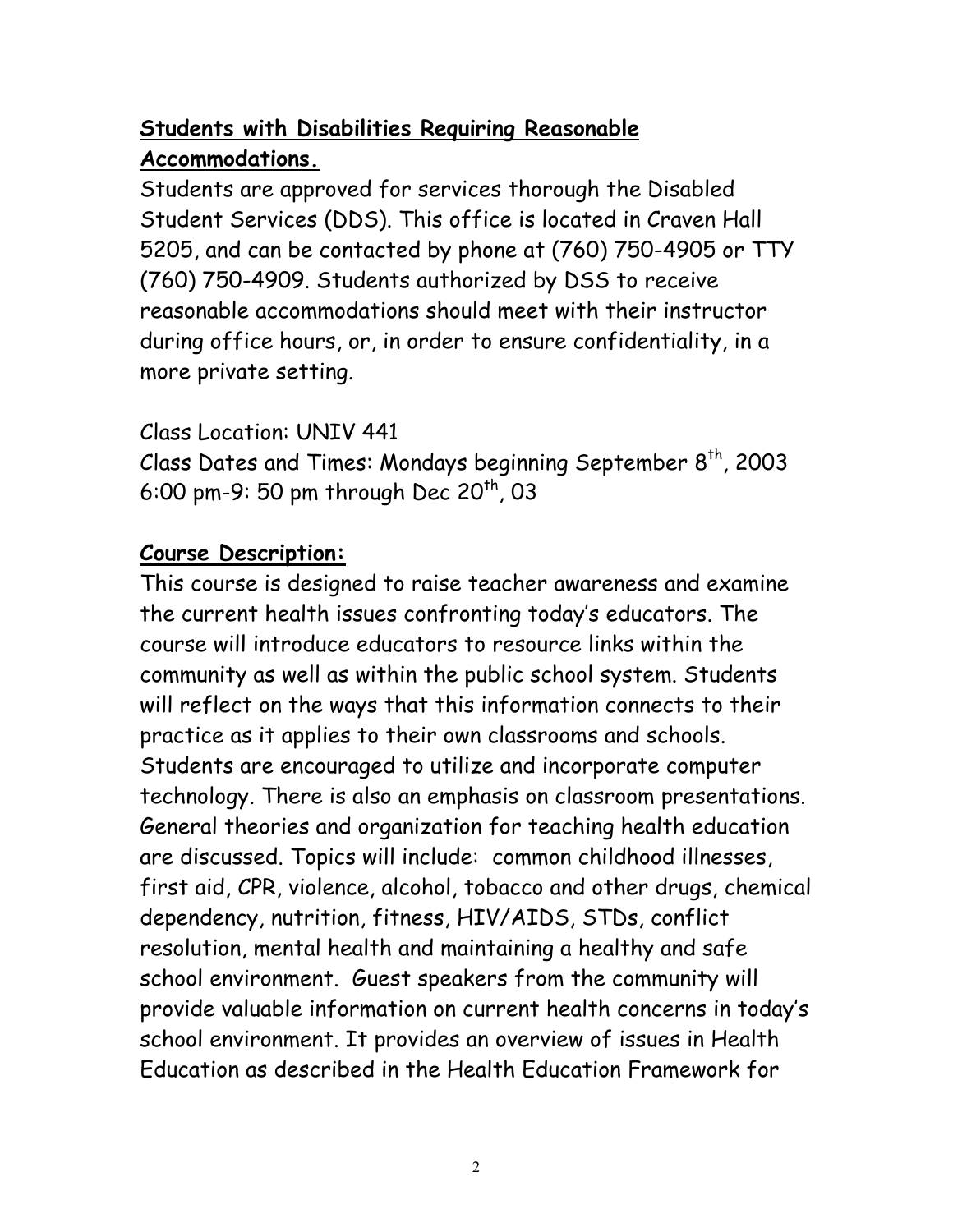California and is designed to satisfy the California Commission on Teacher Credentialing (CCTC) requirement for health education.

### **Required Materials**:

Text:

Telljohann et al. (2001) Health Education: elementary and middle school applications, (3<sup>rd</sup> ed.) Boston: McGraw Hill.

# **Recommended Materials:**

California State Department of Education, Health Framework for Public Schools, Kindergarten through Grade Twelve, Sacramento, 1994.(on reserve in CSUSM library ? copies ? day checkout)

Anspaugh, D. J. & Ezell, G. (1998). Teaching Today's Health, (5thed.). Boston, Ma: Allyn and Bacon

Weinstein, Estelle and Rosen, Efram. Teaching Children about Health, Morton.(2<sup>nd</sup> Ed.). 2002

Dietary Guidelines for Americans. United States Department of Agriculture. United States Department of Health and Human Services. (5<sup>th</sup>. Ed.) 2000. Home and garden bulletin No.232

The instructor will provide additional resources to complete assignments.

There will be an additional fee of \$20(payable in cash or check on day of class) to complete the course requirement for American Heart saver CPR. Those students already completing this course must show instructor a valid CPR card that will not expire before September 2004.

The American Heart saver CPR course and testing return demonstration will be scheduled during class TBA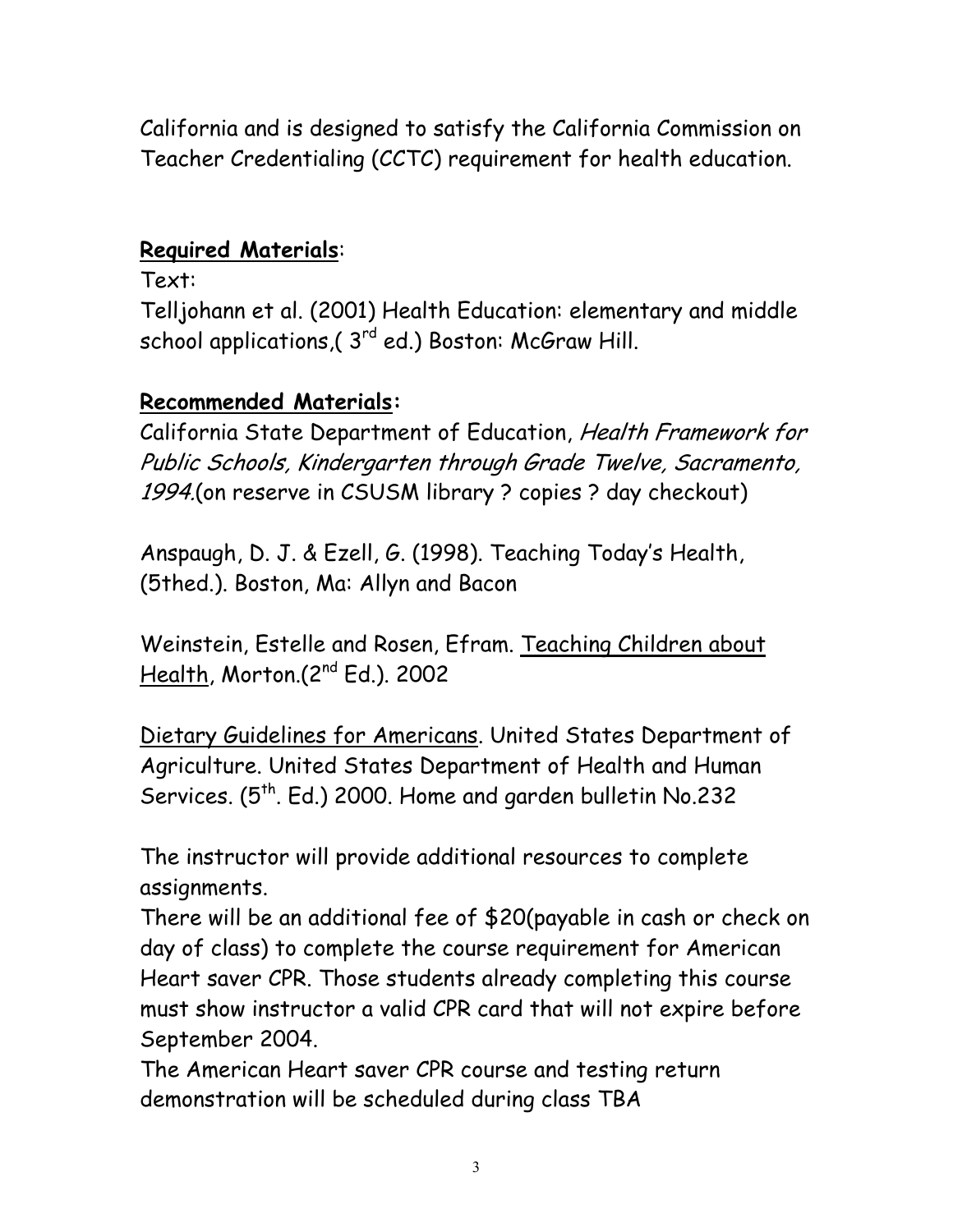# **Course objectives:**

The goal of the course is to enhance the student's ability to recognize child and teenage health concerns and become capable of implementing Comprehensive School Health instruction in the public schools.

Upon completion of this course the student will:

- Increase knowledge, skills, and access to resource links necessary to address the health concerns of their own students.
- Raise awareness and improve understanding and skills necessary to positively impact student well being.
- Discuss current health issues, share concerns, and participate in collaborative problem solving.
- Identify major causes of death and illness in school-age children
- Discuss how culture, heritage, race, gender, and heredity influence health behaviors and impact learning in the classroom
- Demonstrate instructional strategies that foster wellness.
- Describe the opportunities for correlating/integrating health instruction with other subjects
- Identify the role of the official and voluntary health agencies in promoting school health programs.
- Increase awareness of opportunities and ideas for implementing the California Health framework
- Identify Teacher health concerns and discuss strategies to promote healthy Teachers
- Assemble an inclusive list of links to local health resources, Currently useful to educators, youth and families
	- Specific course objectives will be provided for each content area.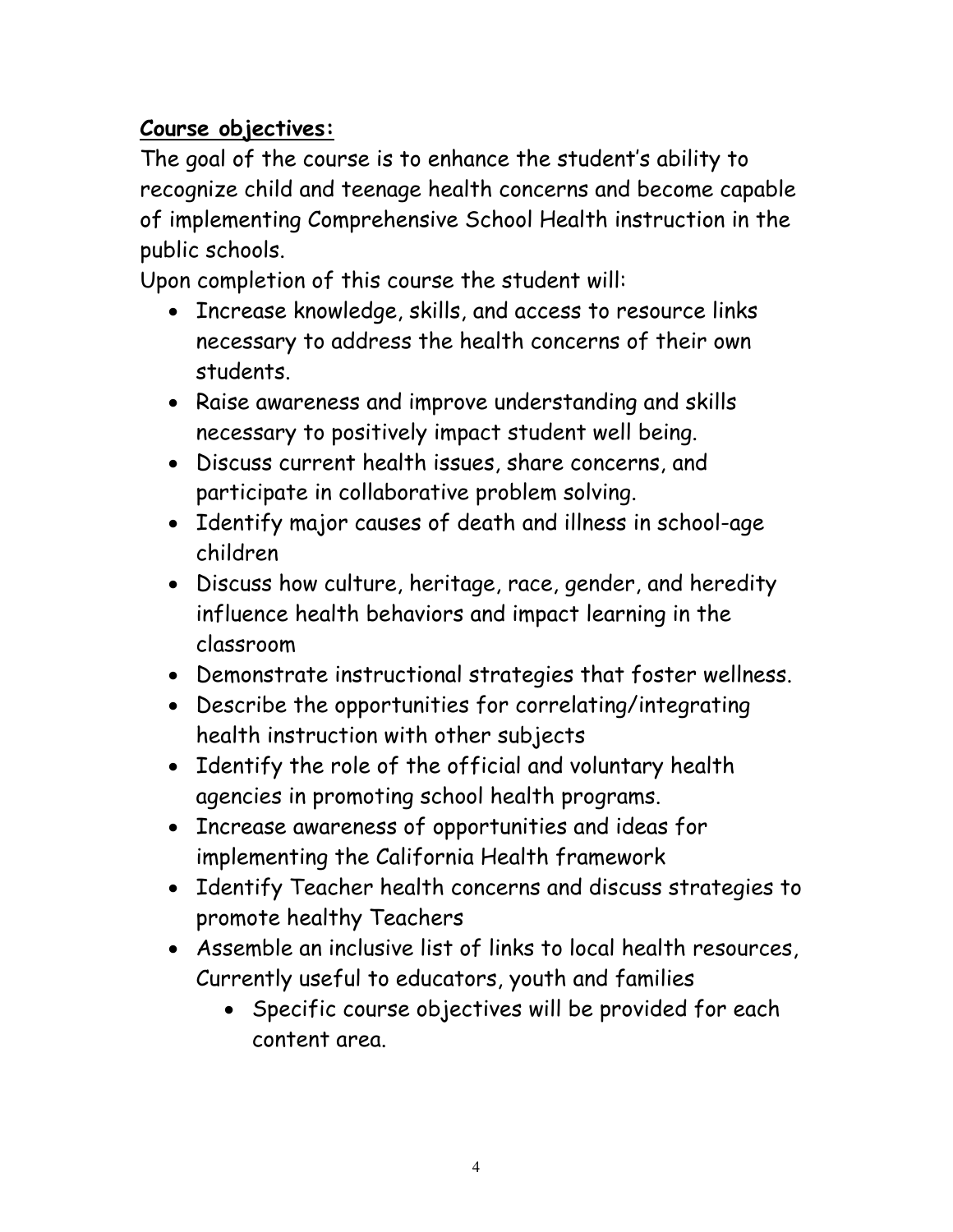### **Course Outline:**

- 1. Introduction: California Schools Health Framework
- 2. School Health Law, Acts, Legislation
- 3. Healthy/Safe School Environment
- 4. Nutrition/Eating disorders/ Childhood obesity
- 5. Physical fitness
- 6. Emotional/Mental health
- 7. Chemical dependency
- 8. Common childhood illnesses
- 9. STD, HIV/AIDS
- 10. CPR/Basic first aid

# **Student Responsibilities:**

- Attend every class promptly according to scheduled times and participate in all class activities.
- All assignments should meet the requirements of CSUSM student handbook.
- Students will keep a copy of all assignments.
- Late work will be accepted with prior approval.
- Contact instructor in a timely manner if an emergency occurs and unable to attend class or unable to complete assignment on assigned date.
- Please refer to the student handbook regarding childcare issues.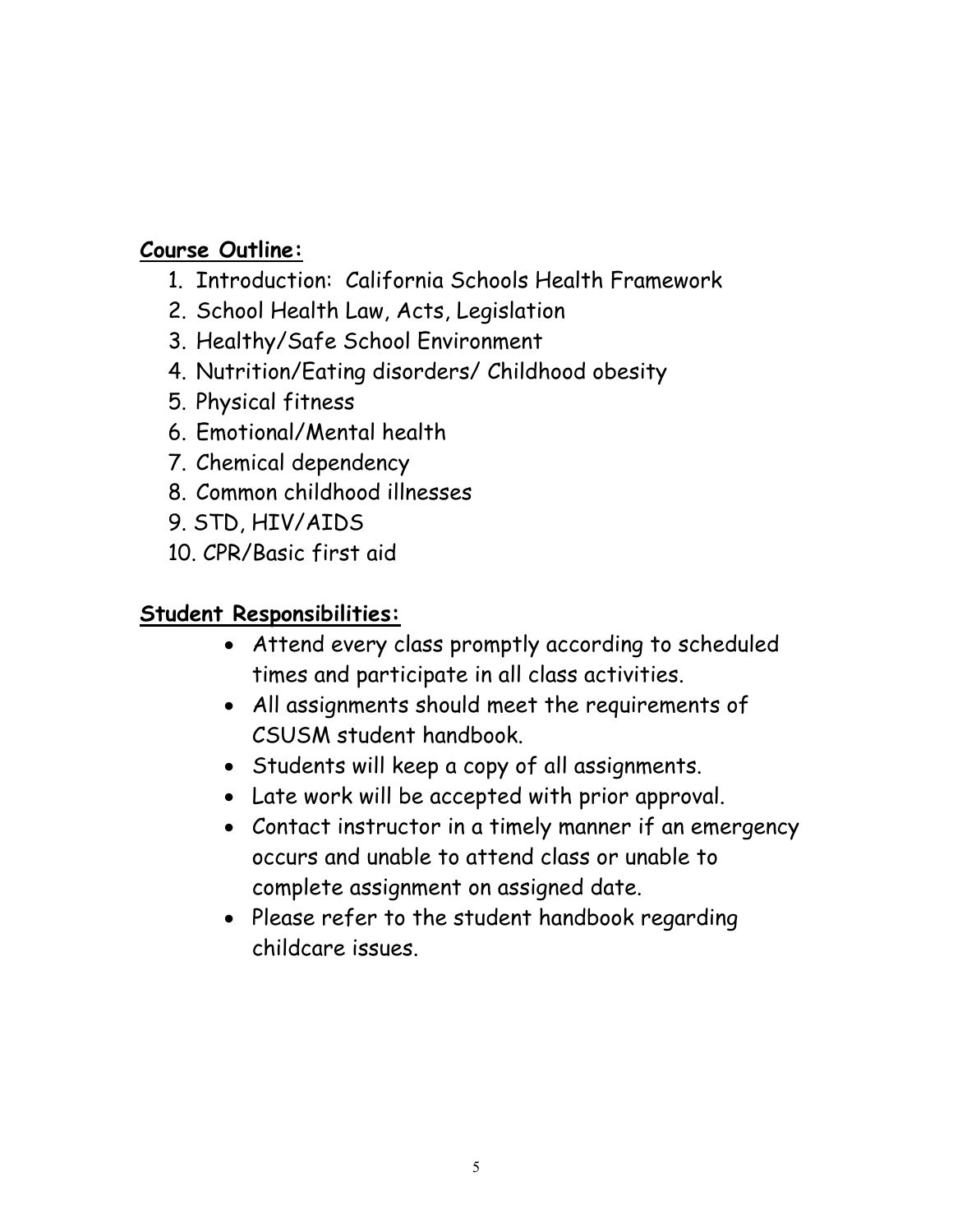### **Academic dishonesty:**

If you employ dishonest tactics, including plagiarizing material, you will be subject to action. Refer to CSUSM University Catalog Pg. 317 for more information.

### **Evaluation :**

This course is designed to encourage active participation by each student. Assignments are accepted by e-mail if student is unable to attend class. The instructor adheres to the official University drop policy. The final grade is based on 100 points. The distribution of the 100 points is as follows:

| 10 pts   |
|----------|
| 5 pts    |
| $15$ pts |
| 25 pts   |
| $15$ pts |
| 20 pts   |
| 10 pts   |
|          |

#### **Grading scale**

Refer to the University Catalog/Student handbook. A passing grade is minimum C+

### **Attendance and participation (10pts)**

This course is designed to be participatory in nature, therefore attendance and participation are important. Absences and late arrival will affect the final grade. Participants are expected to be punctual and prepared for each class. Preparation for class includes reading the corresponding chapter in the assigned text related to the topic of class discussion.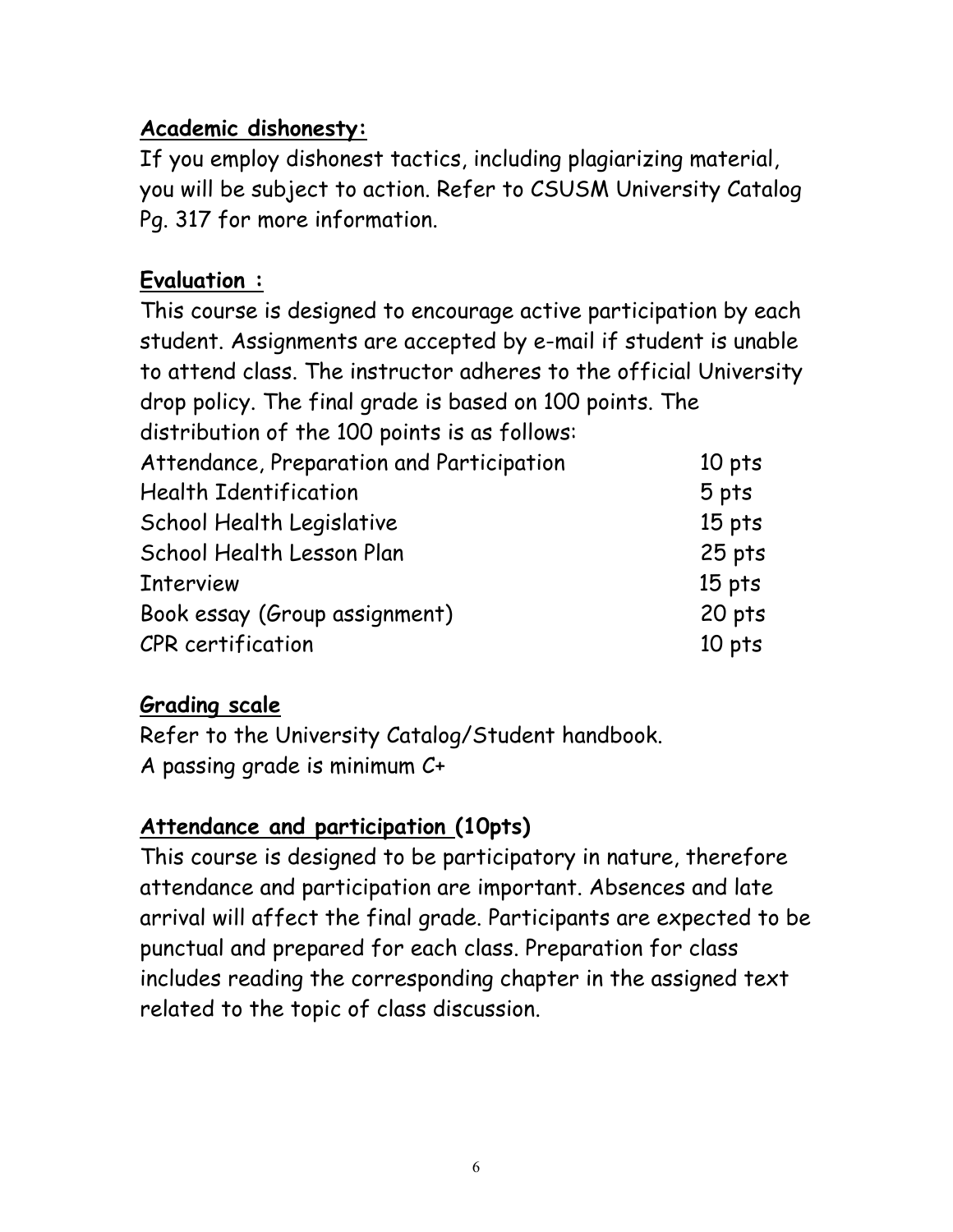#### **Assigned readings**

Journal articles, handouts, news materials will be assigned for many of the discussion topics. The assigned readings should be read before class sessions in order to be prepared for activities and discussions

#### **Assignment #1 Health Identification(5pts) Due 1st class**

Using a 5x7 index card paste a current photo of yourself in upper right hand corner, include your first and last names on the left upper corner. Type or print your address, e-mail address, phone contact, school district, grade level in which you work, if applicable. Provide information about your personal educational background. On the reverse side include at least 3 expectations or objectives you have for EDUC 571. Provide your personal definition of "Health".

#### **Evaluation/Assignment of Points**

Presentation of information 2 Completeness 3

### **Assignment #2 School Health Legislative issue (15pts) Due TBA**

Utilize internet research skills to find a current (within past 12 months) school health issue that is before the state legislature. Write a minimum of 2 typed pages (refer to CSUSM guidelines for typed written assignments) defining the program to be proposed. Include your personal opinions using supportive data from professionally peered journals and or newspaper articles. Address the implications of the proposed program for a credentialed teacher in California Evaluation/Assignment of Points

| Summarize the proposal      |  |
|-----------------------------|--|
| Personal opinion statement  |  |
| Implications of the program |  |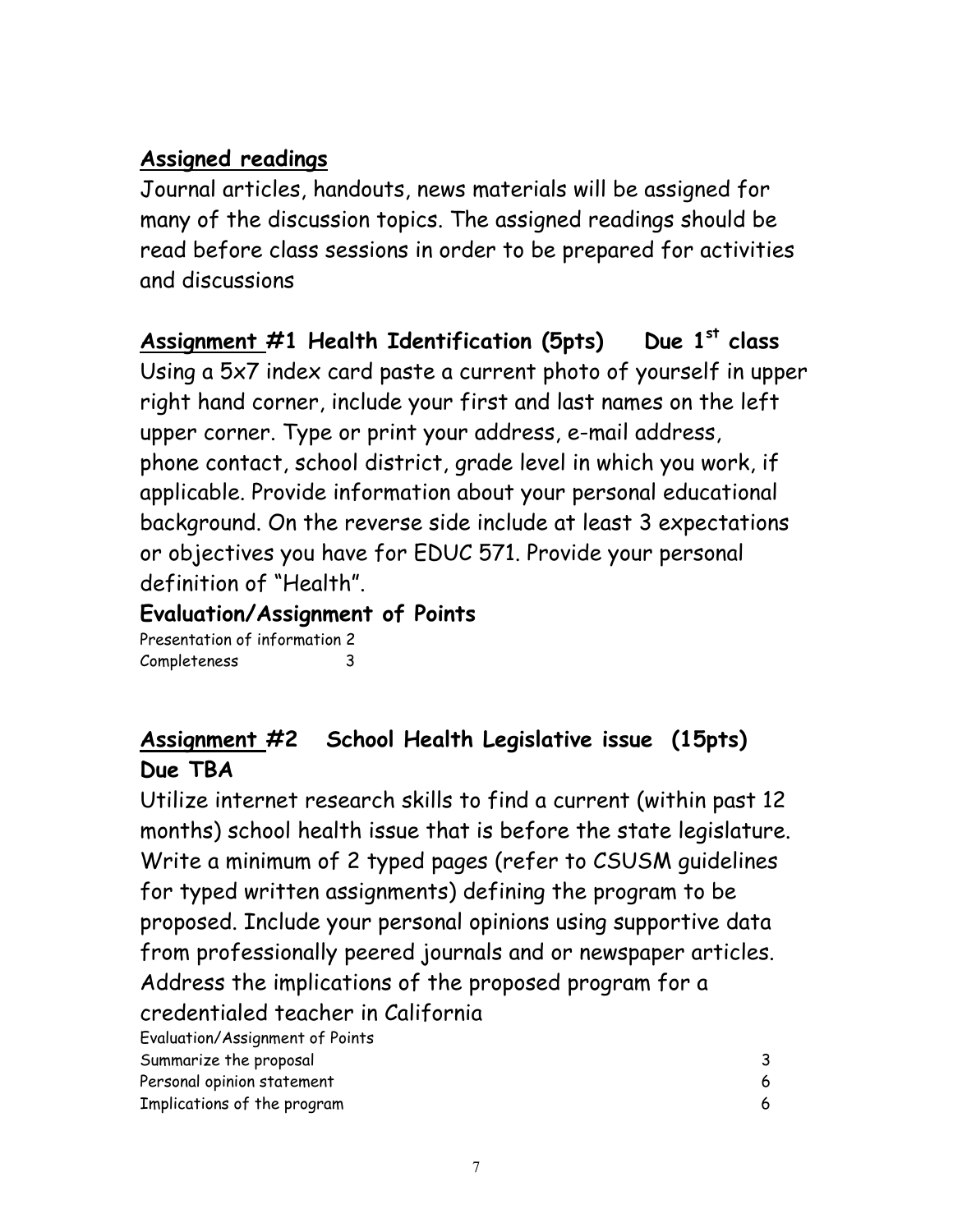# **Assignment #3 School Health Lesson Plan/Presentation (25pts) Due TBA**

Create an informational lesson plan and interactive learning activity for your student population pertaining to one of the six CDC priority Health Education Content areas.

Identify the population of student (district,culture socio-economic,etc ).

Identify the location of this plan within the curriculum.

Include the objectives, the teaching strategies and evaluation criteria. Also include materials needed by the teacher.

(interactive computer technology, posters, handouts,

audio-visual ) Chapters 3-6 in Telljohan, Health Education,

elementary and middle –school applications will be a resource for

#### this assignment.

| Evaluation/Assignment of Points        |      |
|----------------------------------------|------|
| Conceptual Statement                   | 2pt  |
| Objectives                             | 2pt  |
| Creative teaching plan                 | 5pt  |
| Evaluation                             | 2pt  |
| References                             | 2pt  |
| Daily lesson plan                      | 6pt  |
| Strengths and weaknesses of the lesson | 2pts |
| Presentation                           | 4pts |

#### **Assignment # 4 Interview /presentation (15pts) Due TBA**

Conduct an interview with a school nurse, teacher, or

administrator exploring and identifying student health problems . Include health programs in their school or district that have been developed to identify and manage the health problems. Type a 2 page report on your findings describing how the interviewee identifies, promotes, advocates health. Include materials or data to support your report. Be sure to include your personal attitudes on your findings and reaction to this experience. Include the date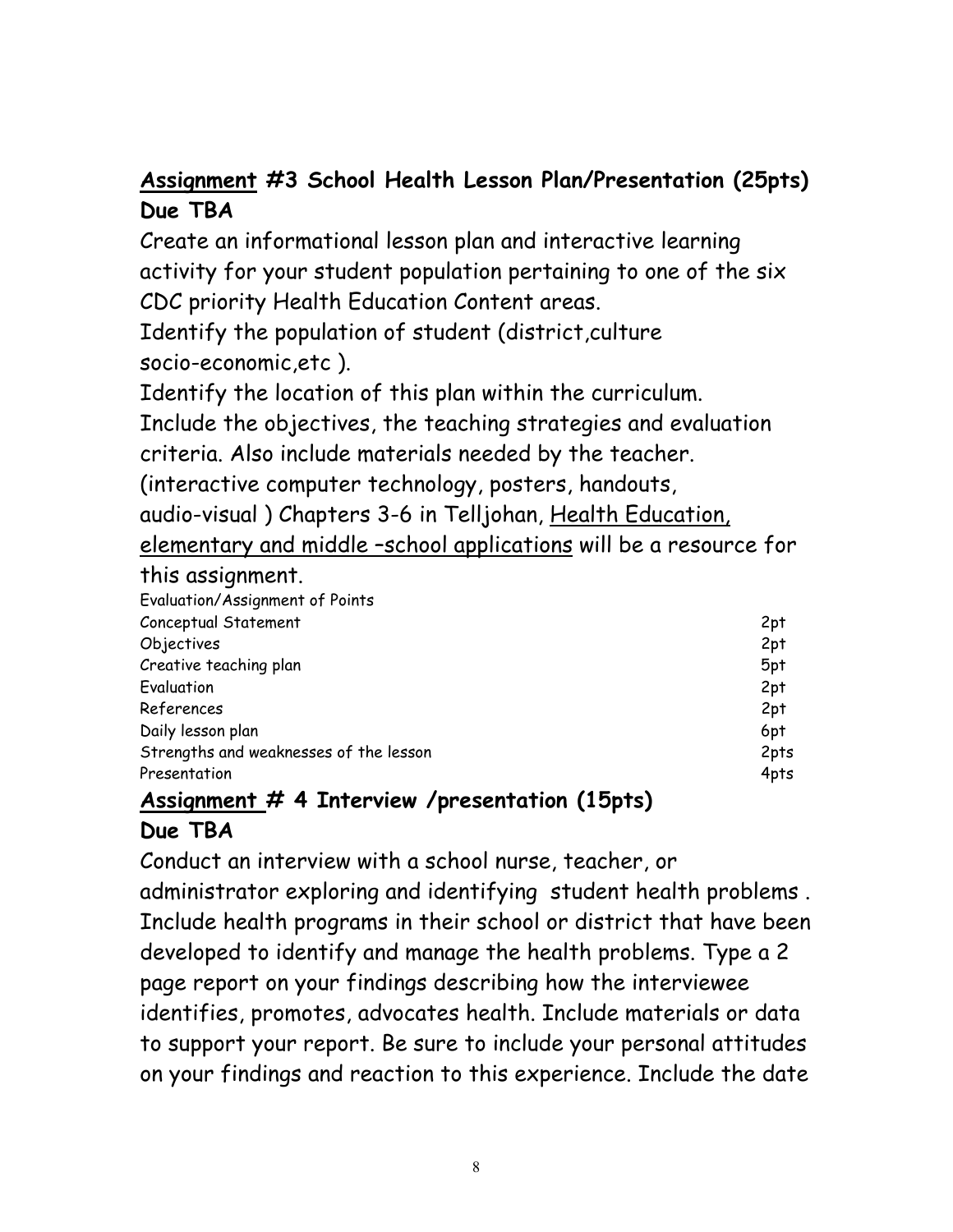and time of the interview and the school district. The name of the person interviewed may be anonymous.

| Evaluation/Assignment of Points        |      |
|----------------------------------------|------|
| Identify the interviewee/years of exp. | 2pts |
| Concepts discussed                     | 2pts |
| Programs utilized                      | 3pts |
| Reaction to experience                 | 4pts |
| Presentation                           | 4pts |

# **Assignment #5 Book Essay and Class Presentation (20pts) Due TBA ( Group assignment)**

Students will work in groups of 3-4. Each group will choose a different book that identifies health problems of school-aged children. Write a 4-5 page essay which defines 2- 3 health topics/ concerns from the book. Include how K-12 teachers could utilize the information to develop health lesson plans and current research on the health topics (reference 6-8 sources). The group will present the identified health problems. Creativity in presentation is highly recommended.

Some suggestions are:

- Pipher, Reviving Ophelia, saving the selves of Adolescent girls.
- Thompson, Best Friends, Worst Enemies. Understanding the Social lives of Children.
- Sheras, Your Child: Bully or Victim? Understanding and Ending the Schoolyard Tyranny.
- Simmons, Odd Girl Out.
- Kindlon, Raising Cain.
- Pelzer, A Child called It

| Evaluation/Assignment of Points                  |      |
|--------------------------------------------------|------|
| Identifying 3 health issues                      | 3pts |
| Defining 3 health issues                         | 3pts |
| Application of health issue                      | 5pts |
| Development and creativity of health lesson plan | 5pts |
| Presentation format                              | 4pts |